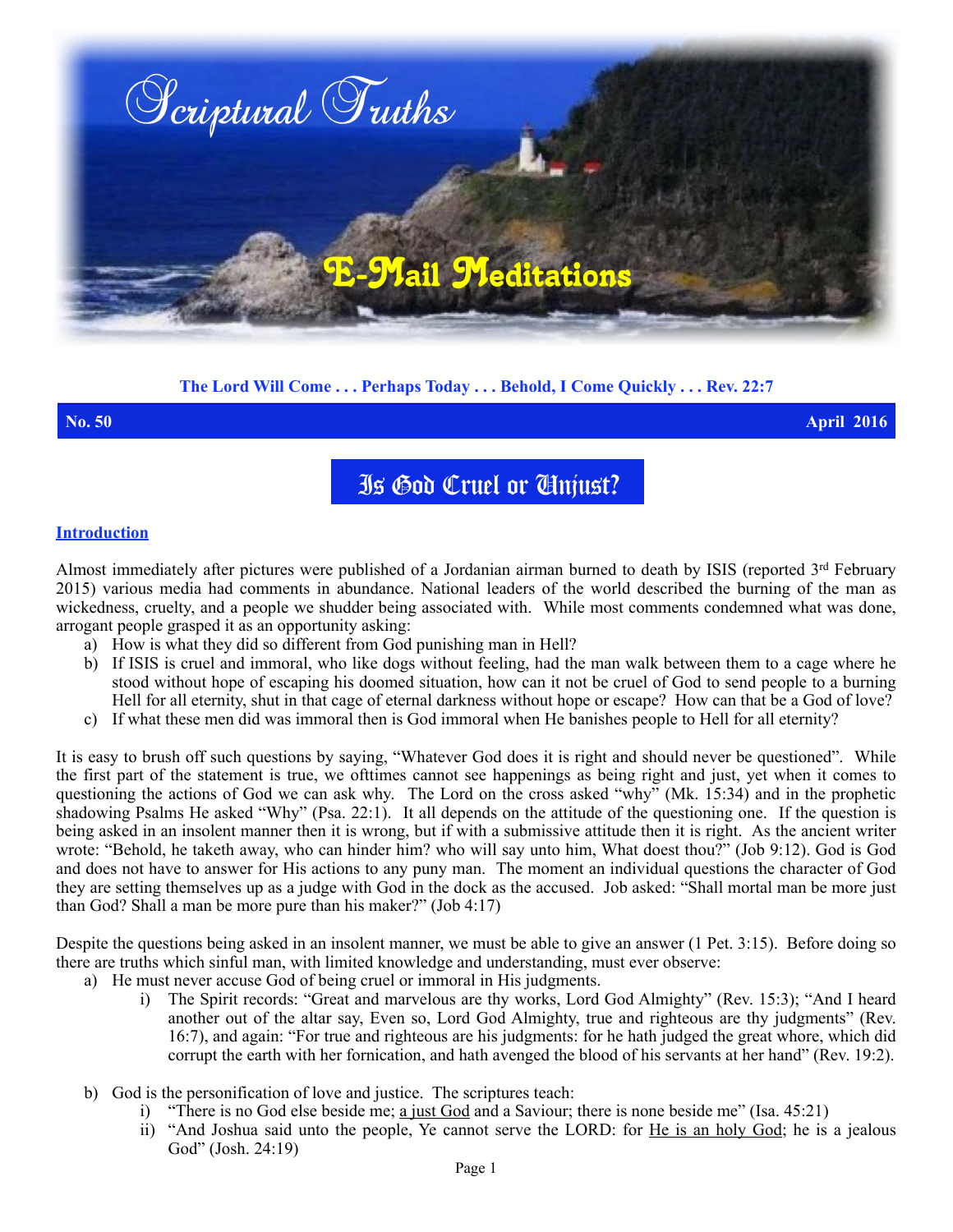- iii) "And the men of Bethshemesh said, Who is able to stand before this holy LORD God? And to whom shall he go up from us?" (1 Sam. 6:20)
- iv) "And the four beasts had each of them six wings about him; and they were full of eyes within: and they rest not day and night, saying, Holy, holy, holy, Lord God Almighty, which was, and is, and is to come" (Rev. 4:8)

## **The Response To The Questions**

- 1) The observation must be made, there is no comparison, but there are many contrasts between what ISIS did and the judgment of God on the unrepentant sinner. The following truths must be clarified:
	- a) Hell was never made for the punishment of man.
	- b) God does not condemn, the sinner condemns himself to judgment by his actions.
	- c) God has provided a way of escape.
	- d) This man was given no choice, for there are many who do know the way of escape and reject it
	- e) These people burned this man alive because they did not get what they wanted.
- 2) Hell and the everlasting fire of judgment was never made for the punishment of man.
	- a) When our Lord was here He said: "Depart from me, ye cursed, into everlasting fire, prepared for the devil and his angels" (Matt. 25:41). It was never God's intention for man to spend eternity in Hell and the Lake of fire, a fact shown by His providing a way for man to escape the consequences of rebellion against Him.
- 3) God does not have to condemn the sinner, the sinner condemns himself by his actions.
	- a) The Lord did not come to condemn the world. "For God sent not his Son into the world to condemn the world; but that the world through him might be saved" (Jn. 3:17), but the reality is, individuals condemn themselves to God's punishment for two reasons:
		- i) They will not accept the gift of salvation while there is opportunity
		- ii) They refuse to bow to the Lordship of Christ while alive in this world for there is no salvation after the individual dies. They will bow to His Lordship, when they stand before Him but there will be no mercy because they are being made to bow to Him: "God also hath highly exalted him, and given Him a name which is above every name: That at the name of Jesus every knee should bow, of things in heaven, and things in earth, and things under the earth; And that every tongue should confess that Jesus Christ is Lord, to the glory of God the Father" (Phil. 2:9-11)
	- b) In other words, unsaved man prefers to take hell when it comes than live in the presence of God where all is peace and joy and light for all eternity. That is their decision. It would be unrighteous for God to condemn a person to Hell for not accepting His son as Saviour if He did not offer it for the whosoever.
- 4) God provided a way of escape.
	- a) To assist us in our understanding of that which the Lord endured when He bore my sin's penalty on the cross, God uses a number of words. For man to be taken out of the realm of condemnation Christ "was wounded for our transgressions, he was bruised for our iniquities: the chastisement of our peace was upon him; and with his stripes we are healed. All we like sheep have gone astray; we have turned every one to his own way; and the LORD hath laid on him the iniquity of us all" (Isa. 53:5, 6); "Yet it pleased the LORD to bruise him (paraphrase, It was the will of the Lord to bruise Him); he hath put him to grief: when thou shalt make his soul an offering for sin, he shall see his seed, he shall prolong his days, and the pleasure of the LORD shall prosper in his hand" (Isa. 53:10). Christ suffered for my sins, Christ endured the exacting of divine judgment. Putting it simply, Christ endured what I should have endured for all eternity in Hell.
- 5) This man was given no choice but there are many who do know the way of escape and reject it.
	- a) God gives man a free will. Man is not a robot and God, in His sovereignty, gives man the freedom to make his own choice. Lot and his family were told: "Escape for thy life" (Gen. 19:17). God's judgment was imminent. Today the question comes: "How shall we escape, if we neglect so great salvation" (Heb. 2:3), and then to hammer the truth home the admonition is given: "See that ye refuse not him that speaketh. For if they escaped not who refused him that spake on earth, much more shall not we escape, if we turn away from him that speaketh from heaven" (Heb. 12:25). God has in love provided a way of escape. The Jordanian soldier had no way of escape. Had such been offered to him, with all speed he would have taken it. Many of those who reject God's salvation know there is no escape from the consequences of sin, yet they refuse to accept God's offer of salvation. Because God has provided a way of escape, there is no necessity for any human to ever be in Hell. God did not choose people to go to Hell. He is: "longsuffering . . . not willing that any should perish, but that all should come to repentance" (2 Pet. 3:9).